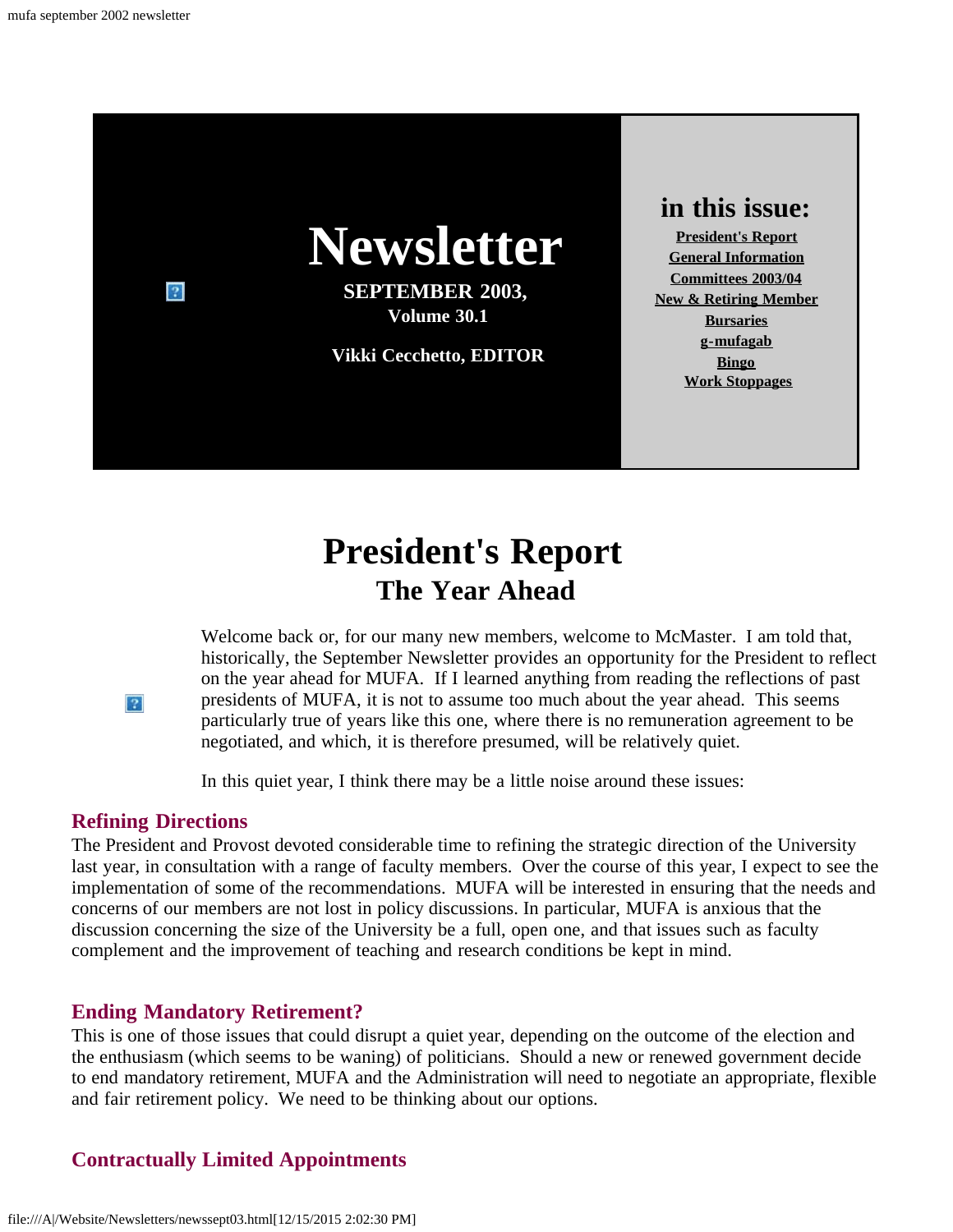MUFA represents tenure and tenure-track faculty members, as well as those hired on a contractually limited appointment, be it nine months or three years. The range and purpose of such positions varies enormously across the campus. MUFA has become increasingly concerned that the conditions of employment faced by such appointments vary widely, and in some instances, vary from the language of the negotiated policies in the *Faculty Handbook*.

My perspective on this issue is probably shaped by my own history — my first job was at another university as a one-year appointment, which was then converted to a three-year appointment, the maximum allowed there. In terms of teaching, research, and service expectations, and in terms of workload, evaluation, salary, progress increases, and other benefits, I was treated exactly the same as my tenured and tenure-track colleagues. That seems to me not only the ideal but the norm. In my view any variations from the norm, whether the variation involves negotiating a less than 12-month contract or negotiating differing expectations of teaching and research, should be exceptional and must be justified.

Last year, a small joint committee explored some issues related to such appointments, but were mostly concerned with a particular issue that prompted the creation of the committee, the method for renewing appointments beyond six years. MUFA has responded to their recommendations by suggesting a more thorough review of policies related to contractually limited appointments, a review which in my view is best conducted in a year when we are not negotiating.

The issues MUFA has managed to identify so far include:

- 1. The increasing use of short term, less than 12-month appointments, and the implications for the University community, and for those holding such appointments.
- 2. The rights and responsibilities of long-term CLAs, and the implications for the University community and for those holding such appointments.
- 3. The nature of renewals and reappointments of CLAs.
- 4. The application of the negotiated CP/M scheme to CLAs.
- 5. The access of CLAs to the professional development allowance, and other negotiated benefits.
- 6. The teaching, service and research expectations facing CLAs, as articulated in letters of appointment. The MUFA Executive is particuarly concerned by the heavy expectations and workloads being placed upon some "short term" CLAs.

What have we missed? What should we be seeking in discussing these issues? It is now over ten years since I held a contractually limited appointment, at a very different institution. I need the assistance and experience of MUFA members who currently hold a CLA, or recently held a CLA. If you have a story to tell me, whether it be positive or negative, about your experience, or if you have an issue that you think needs to be addressed, please contact me (cruiksha@mcmaster.ca) or another member of the MUFA Executive. This is the issue I think MUFA needs to make noise about, in this quiet year.

As you may be able to tell, I consider this an immediate priority for the University. MUFA is anxious to clarify the rights and responsibilities of our members who have contractually limited appointments.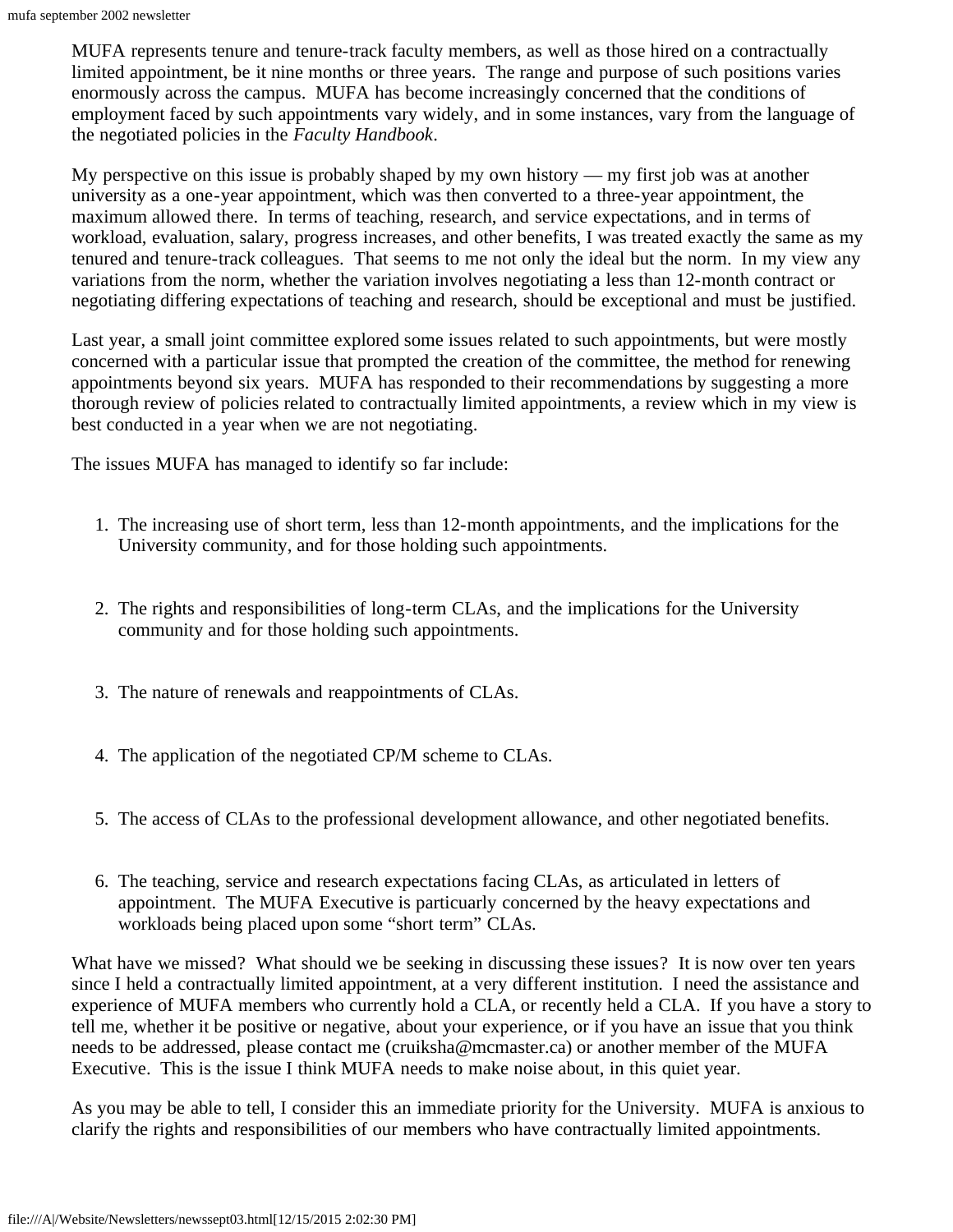#### **Luncheons**

Last year, MUFA invented a tradition — we took new faculty members out to lunch. It proved a real success. We learned a lot about the issues facing new faculty members, and about the information they need from us. We intend to continue the tradition this year, just as soon as the University Club is up and running.

#### **And...**

There are always a whole range of other matters, from formal grievances to minor concerns, that arise over the course of the year. MUFA hopes to monitor the impact of the double cohort, and welcomes any concerns that may arise. We also will need to begin thinking about next year, when we will be negotiating a new remuneration agreement.

As always, I hope that we can resolve many concerns in a spirit of collegiality, whether in my regular meetings with President Peter George and Provost Ken Norrie, or in discussions in Joint Committee. This year, the Administration representatives on the Joint Committee are Ken Norrie (Provost), Peter Sutherland (Dean, Science), and Mo Elbestawi (Dean, Engineering); the MUFA representatives are myself, Trevor Chamberlain (Vice President), and Mike Veall (Remuneration Chair). I look forward to working with all of them, as well as Karen Belaire (Vice President, Administration), who as an official observer is a very useful and helpful resource for the Committee, and Phyllis DeRosa-Koetting, secretary to and an invaluable institutional memory for the Committee. Having spoken with associations and unions at other universities, I continue to believe that collegiality, although strained at times, remains an important hallmark of McMaster. I will work to keep it as a feature of the year ahead.

I am looking forward to a productive, not too quiet year as President of MUFA. If there are issues that you think MUFA ought to be making noise about, please let us know.

*Ken Cruikshank*

 $|2\rangle$ 

## **Faculty Handbook Updates**

<span id="page-2-0"></span>Revised pages for the Faculty Handbook, which was first distributed in October 1999, have recently been mailed out to MUFA members and administrative departments. If you did not receive your package, contact the MUFA Office (ext. 24682, mufa@mcmaster.ca). If you require another hard copy of the complete Handbook, contact the Bookstore's Custom CourseWare Department at ext. 23356.

 $|2\rangle$ 

The Faculty Handbook is also available on the MUFA web page (**[www.mcmaster.ca/mufa](http://www.mcmaster.ca/mufa)**).

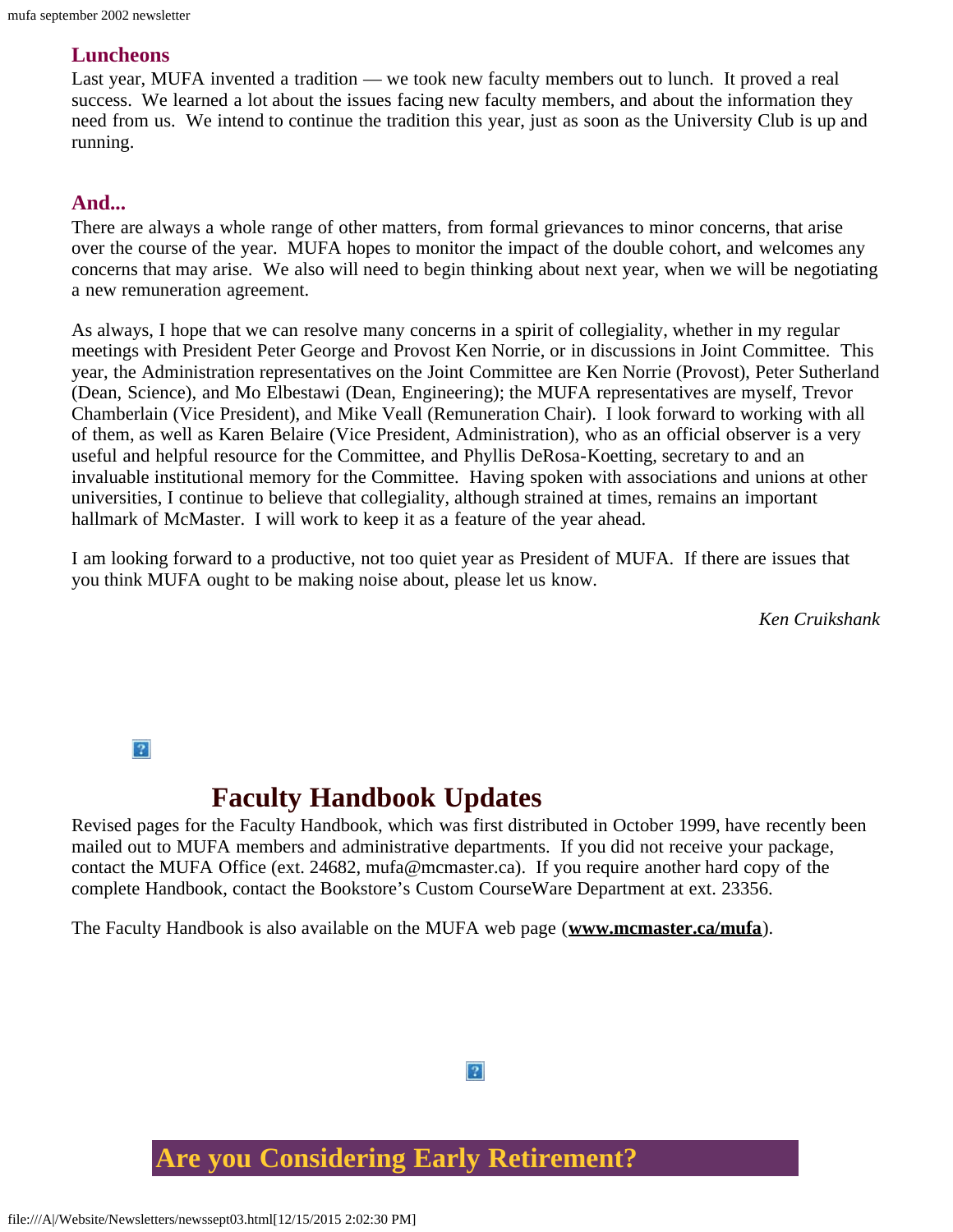**In the past, some faculty members have signed individual agreements with the University concerning the conditions of their retirement. These agreements have covered special (non-standard) access to office space, laboratory facilities and other matters. At present, there is no established procedure, other than the civil courts, for resolving subsequent disputes concerning the interpretation of such agreements. The Faculty General Grievance Procedure applies only to those who "hold the academic rank of professor, associate professor, assistant professor or lecturer". Professors emeriti are not covered even in the case of disputes concerning an agreement signed prior to retirement. Hence, it is especially important that clear, specific wording be used in such agreements. It is strongly recommended that our colleagues seek the advice of MUFA and of their own lawyers before signing any such agreements.**

## **Are You Being Considered for Tenure and/or Promotion?**

**If you are a faculty member who is being considered for tenure and promotion to associate professor or for promotion to professor, you may find it helpful to have a faculty colleague act as an advisor during this process. This colleague can assist in the preparation of your research résumé, teaching dossier and other material. An advisor can also accompany you to interviews at various stages of the process should this prove necessary.**

**This practice has been informally sanctioned in the past. The Tenure and Promotion Policy explicitly states that a faculty member may be accompanied by a faculty colleague acting as an advisor when appearing before a Departmental, Faculty or Senate committee.**

<span id="page-3-0"></span>**Please feel free to contact the Chair of the MUFA Committee on Special Enquiries and Grievances should you desire further information concerning this policy or assistance in seeking out an appropriate advisor.**

## **Commitee Structure 2003/2004**

**[Executive](file:///A|/Website/Newsletters/newexec.htm) [Committees](file:///A|/Website/Newsletters/committe.htm) [MUFA Council](file:///A|/Website/Newsletters/council.htm)**

## **Observers Needed**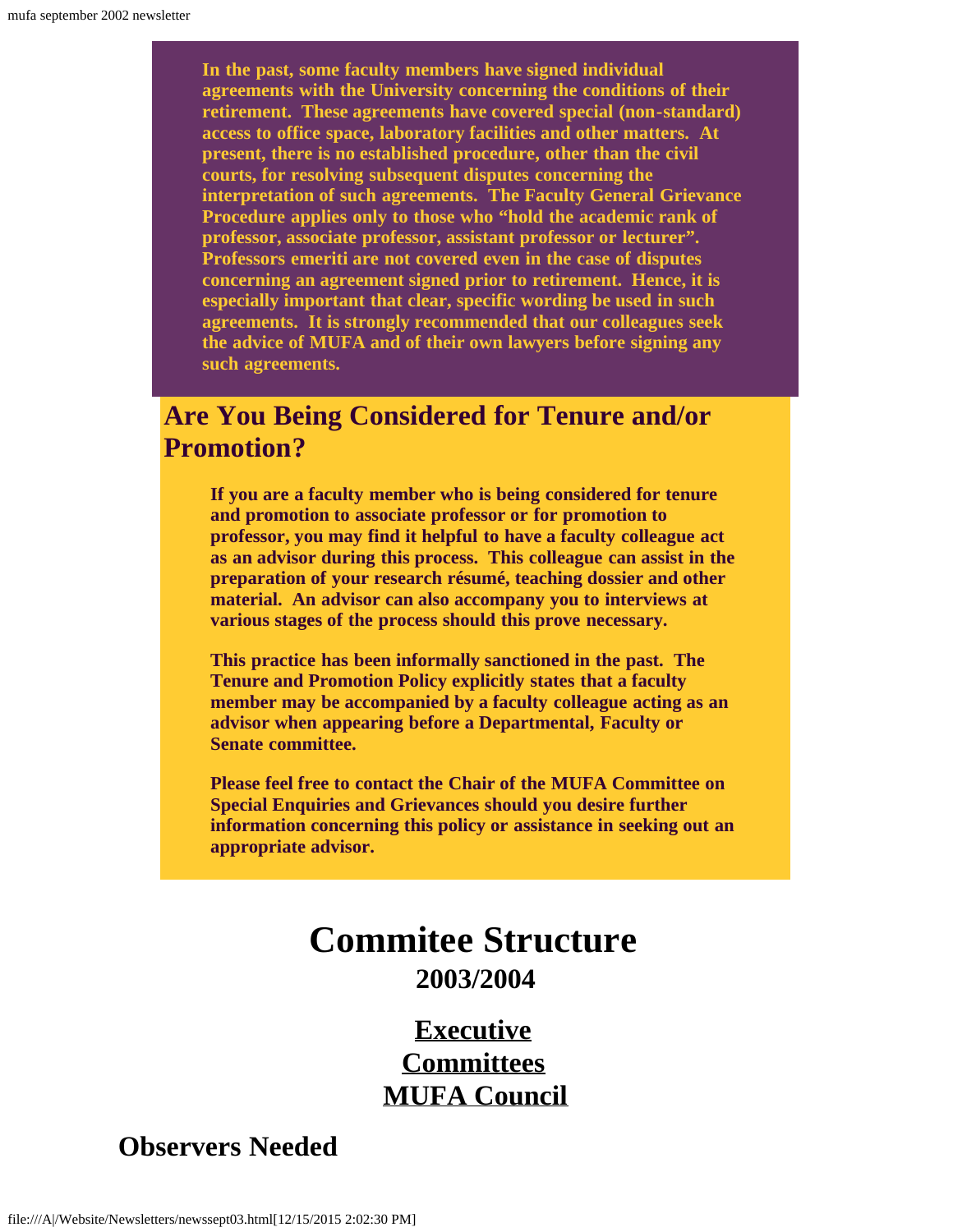**Required: faculty and librarians who are members of the Faculty Association — yes, RETIREES also qualify — to serve as observers for appeal and grievance hearings. The role of the Observer is to report on the adequacy of the procedures, with a view to making recommendations to improve relevant policies, not to comment on the conduct or the judgement of the tribunal. Hearings usually take place over one or two days. For more information, send us an e-mail ([mufa@mcmaster.ca\)](mailto:mufa@mcmaster.ca), give us a call (24682), or drop us a line (HH 103A).**

# $|2|$ **New Members**

Michael Atkinson Glenn Bonnetta Philip Britz-McKibbin Gregory Burton Alfredo Capretta Thomas Doyle

<span id="page-4-0"></span>Robert Anderson

Catherine Frost Darren Grocke Alba Guarne Ahmad Hamid Seungjin Han Ruth Hannon Alison Holloway Susan Jack Ana Johnson-Masotti Kim Jones Tim Jones Jamie Killingsworth Rafael Kleiman Martin Kolb Shiva Kumar Richard Mann Grant McClelland

**Sociology Sociology Mills Library Chemistry School of the Arts Chemistry Elec & Computer Eng Political Science Geography & Geology Biochemistry Civil Engineering Economics Nursing Obstetrics & Gynecology Nursing CE&B Chemical Engineering Marketing Communications Studies Engineering Physics Pathology & Molecular Med Elec & Computer Eng Religious Studies Biology**

Graham McGibbon James McNulty Giuseppe Melacini Alison Miculan Mandi Newton Joaquin Ortega Marilyn Ott Gladys Peachey Hendrik Poinar Nasrin Rahimieh Glen Randall Annette Reed Antonio Rossini Celia Rothenberg Anders Runesson Kalaichelvi Saravanamuttu **Chemistry** Aaron Schat Ken Sills Christina Sinding Shahin Sirouspour Patrick Speissegger Jeremy Stolow Antonio Velasquez Patricia Wakefield **Marketing**

**Chemistry/Biochemistry Chemistry Chemistry/Biochemistry Philosophy Nursing Biochemistry Nursing Anesthesia Anthropology English Marketing Religious Studies Modern Lang & Linguistics Religious Stds/Hlth Stds Prog Religious Studies Marketing Physics & Astronomy Health Studies Programme Elec & Computer Eng Mathematics & Statistics Communications Studies Modern Lang & Linguistics**

# **Best Wishes to Retiring MUFA Members**

We wish to extend best wishes to those faculty and librarians who have recently retired. We look forward to seeing them at the annual luncheon in their honour (this year on October 15) hosted jointly by the Presidents of the University and the Faculty Association.

> **Robert Baber Oded Bar-Or David Blewett George Breckenridge Tony Brennan David Butterfield**

Computer & Software Pediatrics English Political Science English Economics

**Malcolm Horsnell Peter Kingston Graeme MacQueen John Platt William Prestwich** KinesiologyDivinity College **Classics** Religious Studies Psychology Physics & Astronomy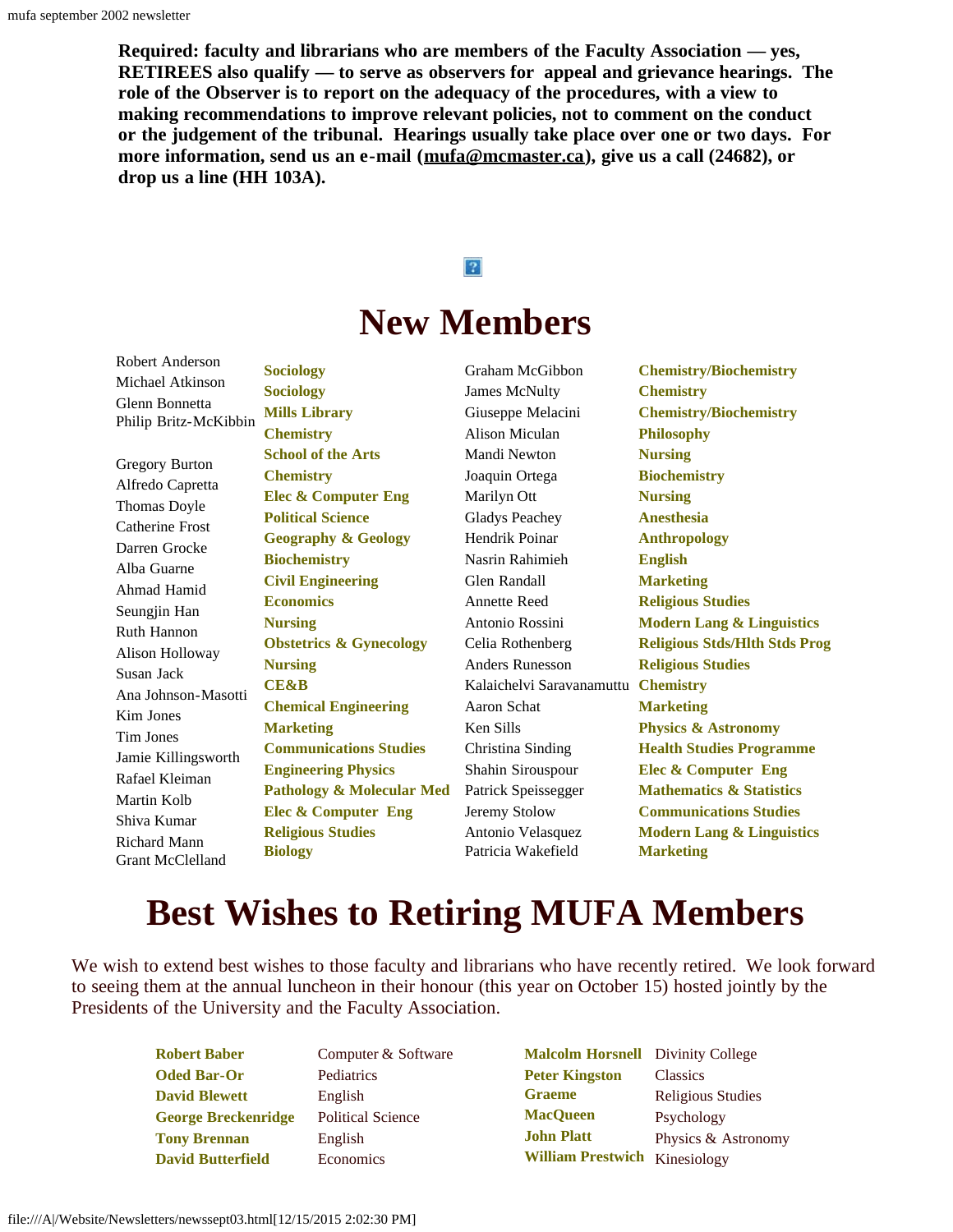- **Peter Dawson Richard Epand Gabriele Erasmi Richard Haslam Rhoda Howard Hassman**
- **Chemistry** Biochemistry Modern Languages & **Linguistics** Pathology/Biochemistry Sociology

**Cindy Riach Michael Risk Donna Sergeant William Slater George Sorger Jose Venturelli**

Geography & Geology

Nursing **Classics** Biology Pediatrics

 $|?|$ 

 $|2|$ 

# <span id="page-5-0"></span>**For Your Information Bursaries for Dependents**

#### **INTENT**

**The University offers bursaries to the spouse and/or children of McMaster faculty and staff who have registered for degree credit courses at the University under the terms and conditions below.**

#### **BASIC ELIGIBILITY**

**The bursary programme is available to the spouse and dependents of: all full-time faculty and librarians and continuing part-time faculty and librarians with at least half-time appointments who have completed three years continuous service to the University by the first day of the academic session for which the bursary is awarded.**

**Clinical faculty who hold full-time or continuing part-time appointments may be eligible for this benefit providing that they have held the appointment for three continuous years by the academic session for which the bursary is awarded and should they hold a part-time appointment, that they carry a teaching load equivalent to nine (9) units of undergraduate teaching per year; the programme will be extended to part-time faculty in Health Sciences according to the above equivalence on the recommendation of the Department Chair to the Dean.**

**All staff paid by bank deposit who are employed either on a continuing basis or on a contractually limited basis and who work at least one-half the normal full-time hours and who have completed three years continuous service to the University by the first day of the academic session for which the bursary is awarded.**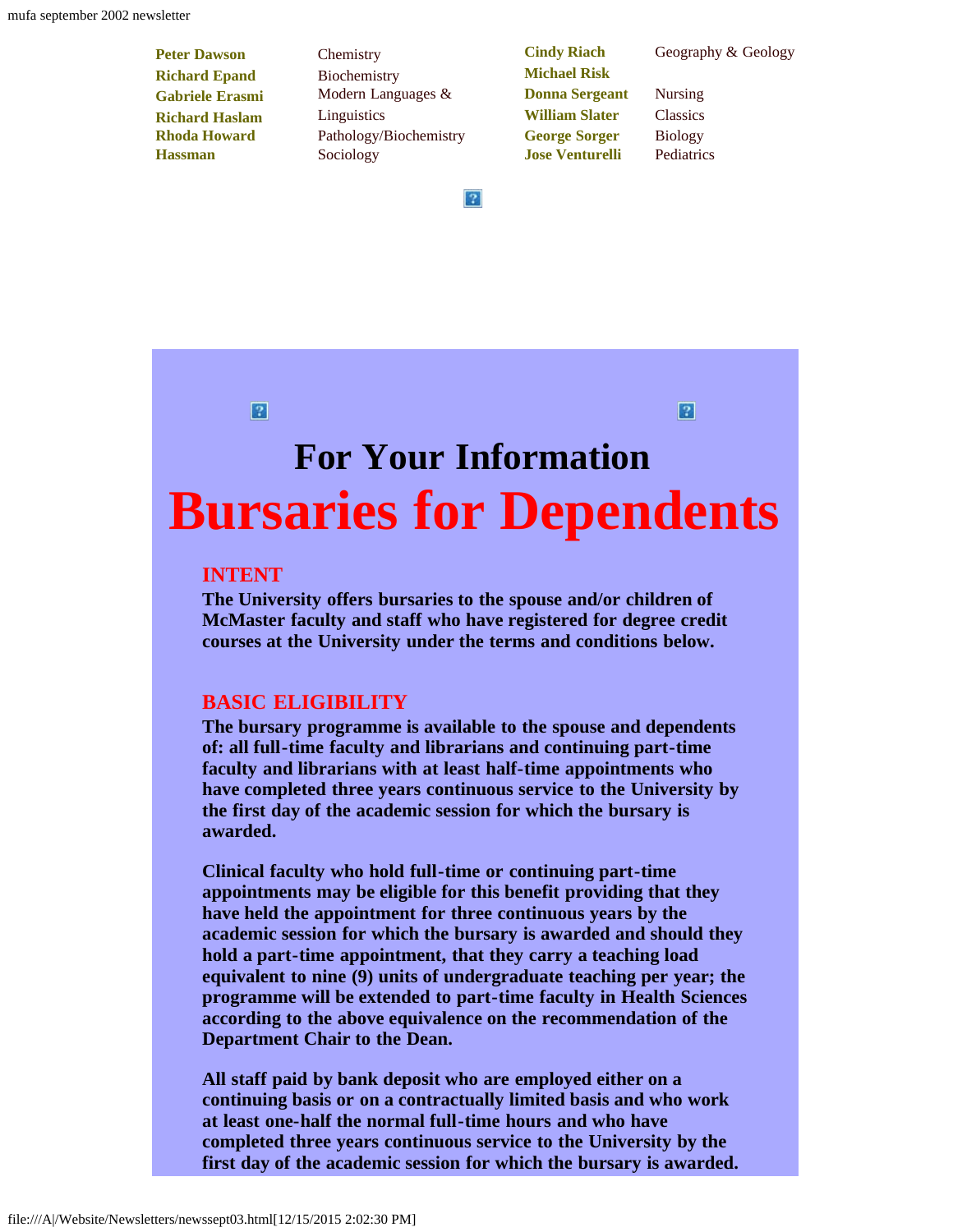**Retired or deceased faculty and salaried staff who met one of the above eligibility criteria at the time of retirement or death.**

#### **ACADEMIC ELIGIBILITY**

**In order to qualify for a bursary, the spouse or dependent must meet one of the following minimum conditions:**

- **for entering students granted admission, an admission average of at least 72% or its equivalent,**
- **for returning students of McMaster, an average of at least 5.0 at the last academic review,**
- **for students transferring from another university, an average equivalent to 5.0 or higher at McMaster, or**
- **for students in the M.D. programme or the School of Graduate Studies, attaining the standard for continuing in the programme.**

**Decision on academic eligibility shall be made by a Committee comprising of the Registrar or delegate (Chair), Dean of Graduate Studies or delegate, and an Associate Dean named by the Provost. The Committee may delegate its authority to the Chair to decide in routine cases.**

#### **DEFINITIONS**

**For the purpose of this policy the definition of "spouse" and dependent" as found in the Sun Life Assurance Major Medical Plan shall be applied: Dependent — a faculty or staff members' unmarried children excluding a child who qualified as an employee of the University and/or any child who has attained age 21 (age 25 in the case of a full-time student wholly dependent on the faculty or staff member for support). This is extended to include an unmarried child who attains the limiting age, but for reasons of handicap is chiefly dependent on the faculty or staff member for support and maintenance. Spouse — a person is considered a spouse if he/she is the employee's spouse by virtue of a legal marriage or an employee's partner who has been publicly maintained and represented as her husband or his wife for at least the previous year.**

#### **COURSES AND PROGRAMMES COVERED**

**The bursary programme applies only to those degree courses and programmes offered by the University for which the Board of Governors sets the fees. The only non-degree programme which is eligible for this bursary programme is the programme in Clinical**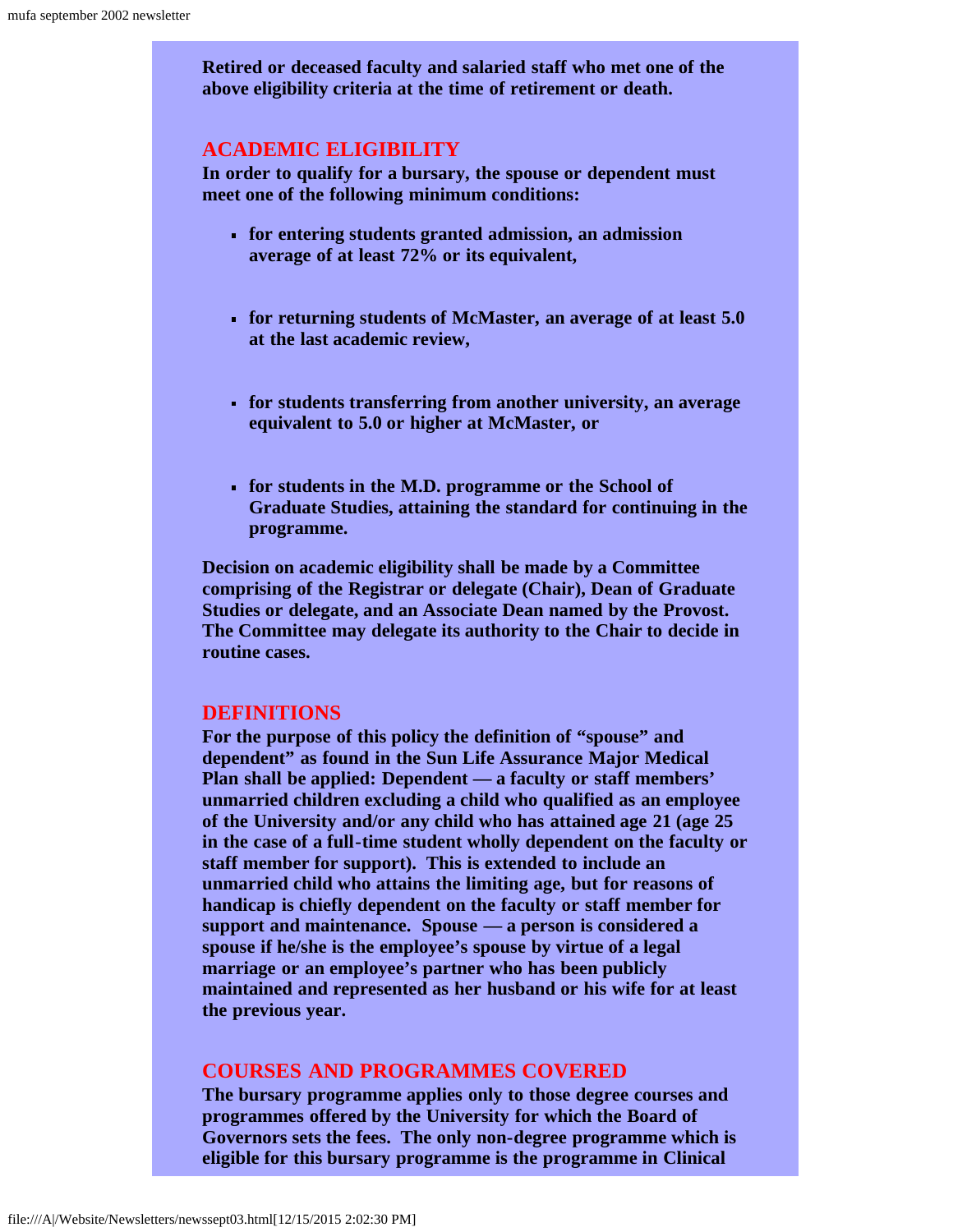#### **Behavioural Sciences.**

**A student must have been admitted to such a degree course or programme to be eligible for the bursary.**

#### **VALUE**

**For the 2003/04 academic session, the value of the bursary will be \$3150, based on a course load of 30 units or more. For students taking less than a full load, this programme will cover \$105 per unit.**

#### **PROCEDURE**

**Application forms for Bursaries for Dependents of Faculty and Salaried Staff are available from the Area Human Resources Offices, ext. 24391, or on the web**

**([www.workingatmcmaster.ca/jobmatters\)](http://www.workingatmcmaster.ca/jobmatters). Completed applications are to be returned to Human Resources prior to the academic session for which a bursary is requested. Should a member of faculty or salaried staff cease employment with the University for reasons other than retirement or death, the recipient will retain the bursary to the first of the following dates coincident with or immediately following the end of employment: December 31, April 30, August 31.**

# <span id="page-7-0"></span>**To Gab or Not to Gab**

#### **g-mufagab, that is**

 $|2|$ 

From time to time, there is a spurt of activity on g-mufagab. In our eagerness to encourage informed debate and, at the same time, obtain input from the membership, we fear that we have tried the patience of some. Many have enjoyed the interaction with fellow members; others have found it "too much of a good thing". If you find yourself in the second category and want to be removed from the g-mufagab list, please send an e-mail to the MUFA Office so requesting (**[mufa@mcmaster.ca](mailto:mufa@mcmaster.ca)**)

The g-mufagab list should not be confused with "g-mufa". The g-mufa list is used by the MUFA Office ONLY for important notices and announcements and has proven to be an efficient means of communicating with the members.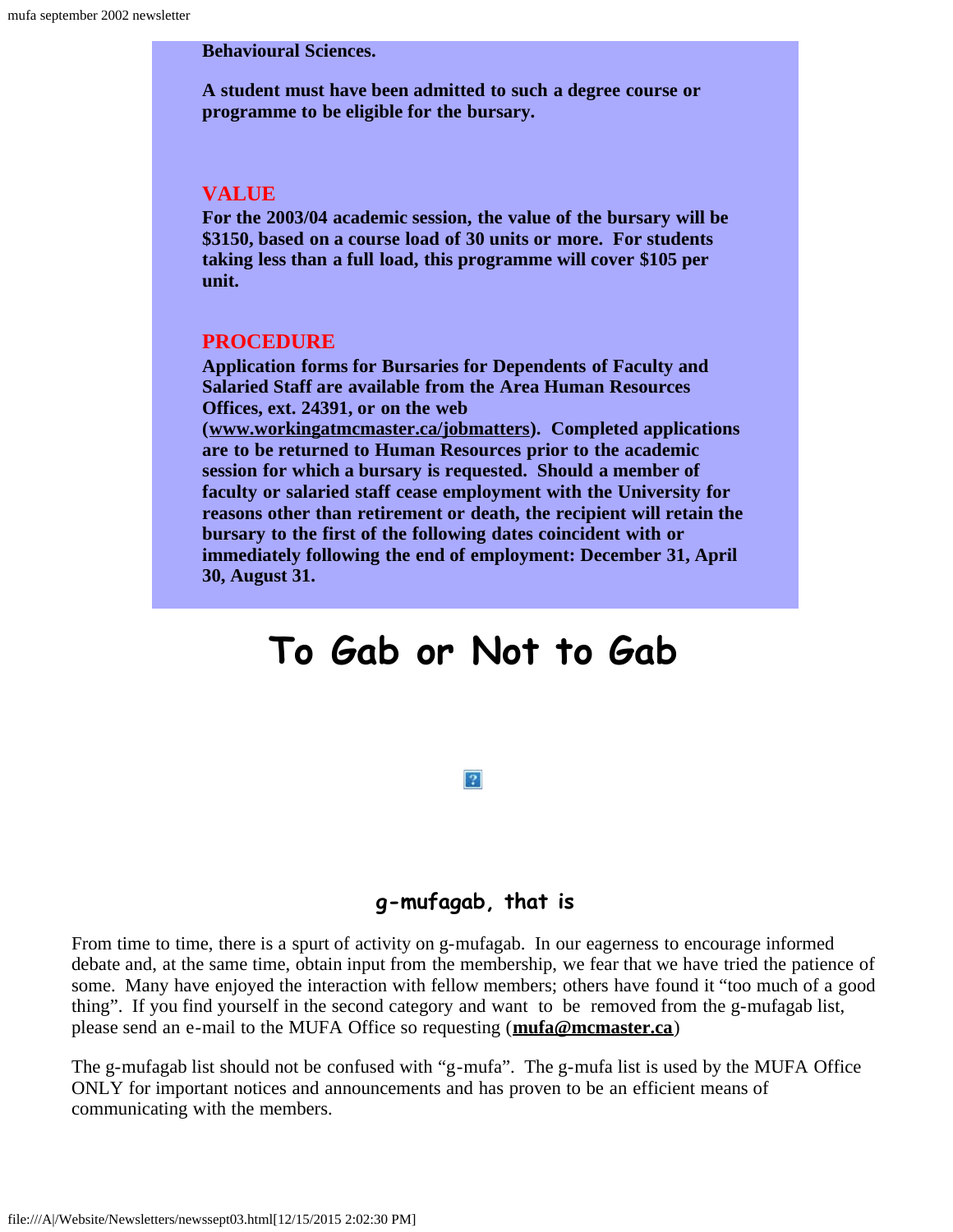# Bingo!!!!

<span id="page-8-0"></span>Do you keep falling asleep in meetings and seminars? What about those long and boring conference calls? Here is a way to change all of that!

How to play: Check off each block when you hear these words during a meeting, seminar or phone call. When you get five blocks horizontally, vertically, or diagonally, stand up and shout **Bingo!!** 

| Synergy           | Strategic Plan                   | Core<br>Competencies                 | Globalization                    | Double Cohort                              |
|-------------------|----------------------------------|--------------------------------------|----------------------------------|--------------------------------------------|
| $ $ Underfunding  | <b>Innovation</b>                | <b>Protocols</b>                     | Refining                         | Accountability                             |
| <b>Directions</b> | <b>Knowledge Base</b>            | <b>Impact</b><br>(used as a<br>verb) | Client-driven                    | <b>International</b><br><b>Distinction</b> |
| Proactive         | <b>Information</b><br>Management | <b>Stakeholders</b>                  | Empower or<br><b>Empowerment</b> | <b>Excellence</b>                          |
| Creativity        | Performance<br><b>Indicators</b> | Paradigm                             | <b>Diversity</b>                 | <b>Research Intensive</b>                  |

## Testimonials from satisfied players:

"I had only been in the meeting for five minutes when I won." Jack W., Boston "My attention span at meetings has improved dramatically." David D., Calgary "What a gas. Meetings will never be the same for me after my first win." Bill R., NYC "The atmosphere was tense in the last meeting as 14 of us waited for the 5th box." Ben G., Vancouver "The speaker was stunned as 8 of us screamed "Bingo" for the third time in 2 hours." Kathleen L., Toronto

### **Rights of Faculty during Work Stoppages by Other Groups Case Comment: MUFA v. McMaster University** by David Wright

<span id="page-8-1"></span>In the fall of 2000 the Faculty Association and the Administration negotiated a protocol governing the Rights and Responsibilities of Faculty During Work Stoppages by Other Groups at McMaster University ("the Protocol") which provided that Faculty had the right to respect the efforts of other employees to secure a collective agreement, including the right not to cross a picket line and not to perform the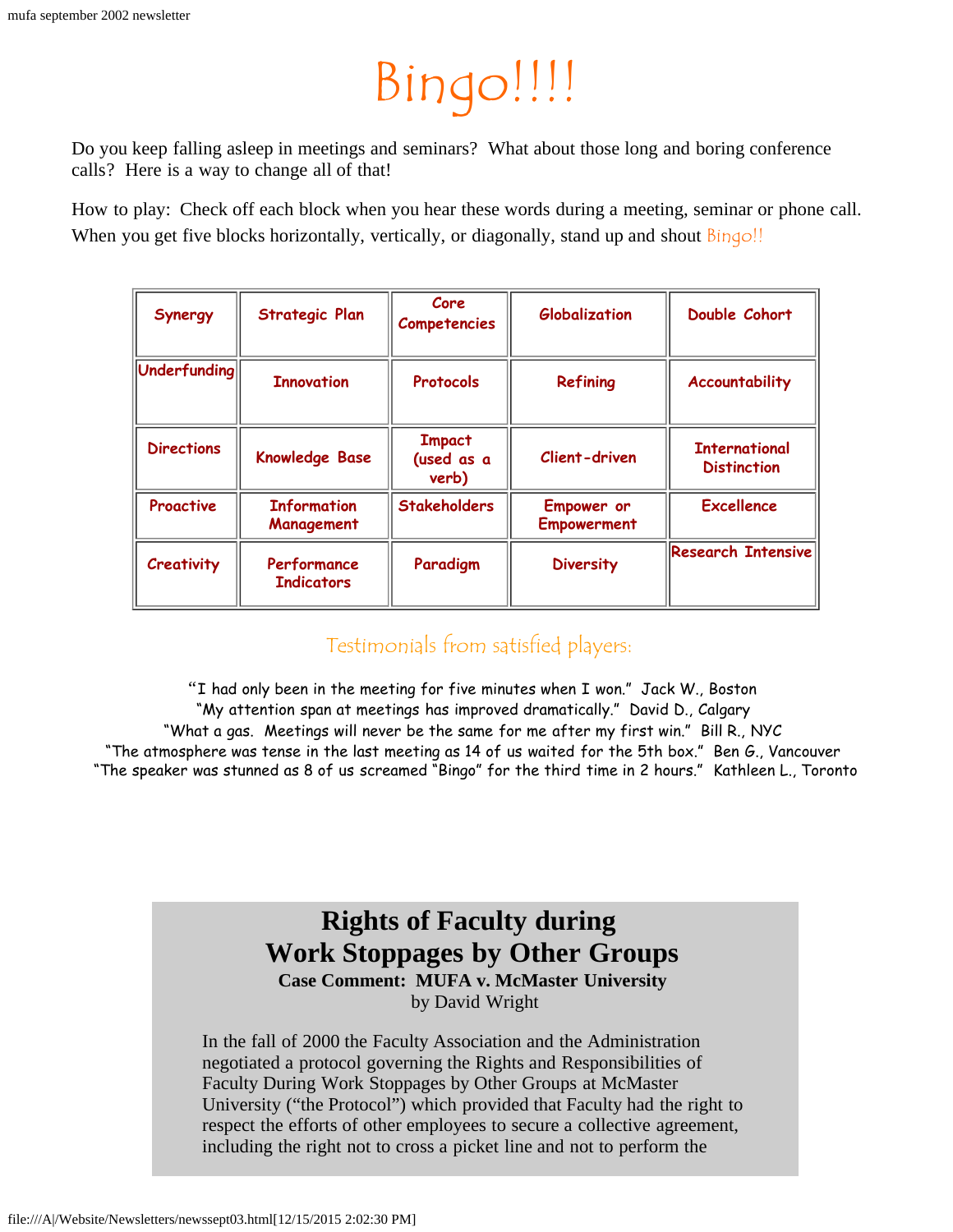duties of any striking employee.

The Protocol provided that if a Faculty member elected not to cross a picket line and did not make alternative arrangements for the carrying out of their regular duties on that day, the Faculty member would be docked pay for the day.

In March 2001 the support staff of McMaster University commenced a strike. The grievor decided at the outset of the strike that while he would cross the picket line in order to teach his classes, conduct student supervision and attend meetings, he would not perform the work of any striking employee nor would he aid anyone else in performing the work of a striking employee.

As it became apparent that the strike might continue into the exam period, the Administration issued a statement indicating that Faculty were required to hand their prepared exam copy to their department chair or directly to the Registrar's office.

The grievor prepared and published a statement indicating that he would not do the work of striking employees with respect to the preparation of exam copy and that he would submit his exam copy in his "usual manner". The Grievor's "usual manner" of submitting exam copy was by way of e-mail attachment to his departmental secretary, one of the striking employees.

Early in the strike it had become apparent to the grievor that, as a result of issues unrelated to the strike, he would not be able to complete exam copy for one course he was teaching by the deadline imposed by the Registrar's Office. He advised his department and Dean of the impending delay and, on an ongoing basis, of his progress in preparing the exam.

As the exam date approached, the grievor realized he could not guarantee, even if he finished the exam copy in time, that the exam could be held as it was unlikely that the exam copy would make it to the Registrar's Office if he delivered it to his departmental secretary by e-mail attachment. Out of concern for his students, the grievor cancelled the exam and stopped work on exam preparation. The next day the strike settled and the grievor resumed work on his exam copy.

Ultimately, the grievor was delayed by 13 days in finalizing his exam copy and the exam in the course had to be rescheduled. The Administration docked the grievor 13 days pay — one day for each day his exam copy was late.

He grieved and asserted that the Administration had no right to dock his pay arguing that he had in fact crossed the picket line and performed all his regular duties and that he had the right under the Protocol to refuse to hand his exam copy to anyone other than his departmental secretary.

The Administration contended that the grievor's stated reasons for the delay in preparing the exam copy were false and that he had deliberately stalled his preparation in order to provide support to the striking employees. The Administration also contended that he was